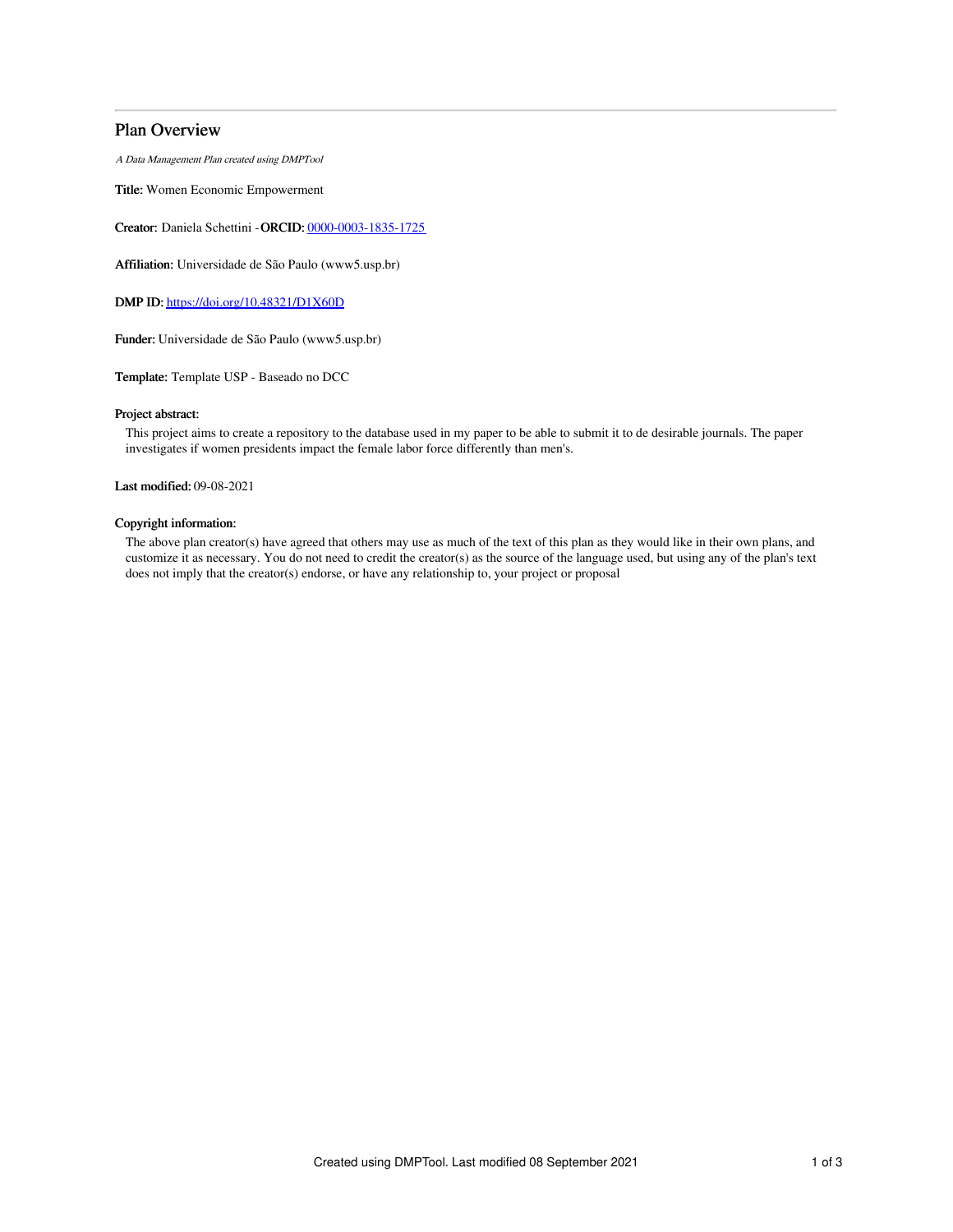# Women Economic Empowerment - Coleta de Dados

#### Detalhes dos dados coletados ou criados

#### Que dados serão coletados ou criados?

Socio-economic information data related to the female labor market for the countries Argentina, Brazil and Chile, from 2000 to 2019.

### Como os dados serão coletados ou criados?

Data were collected from official sources of each government of the indicated country.